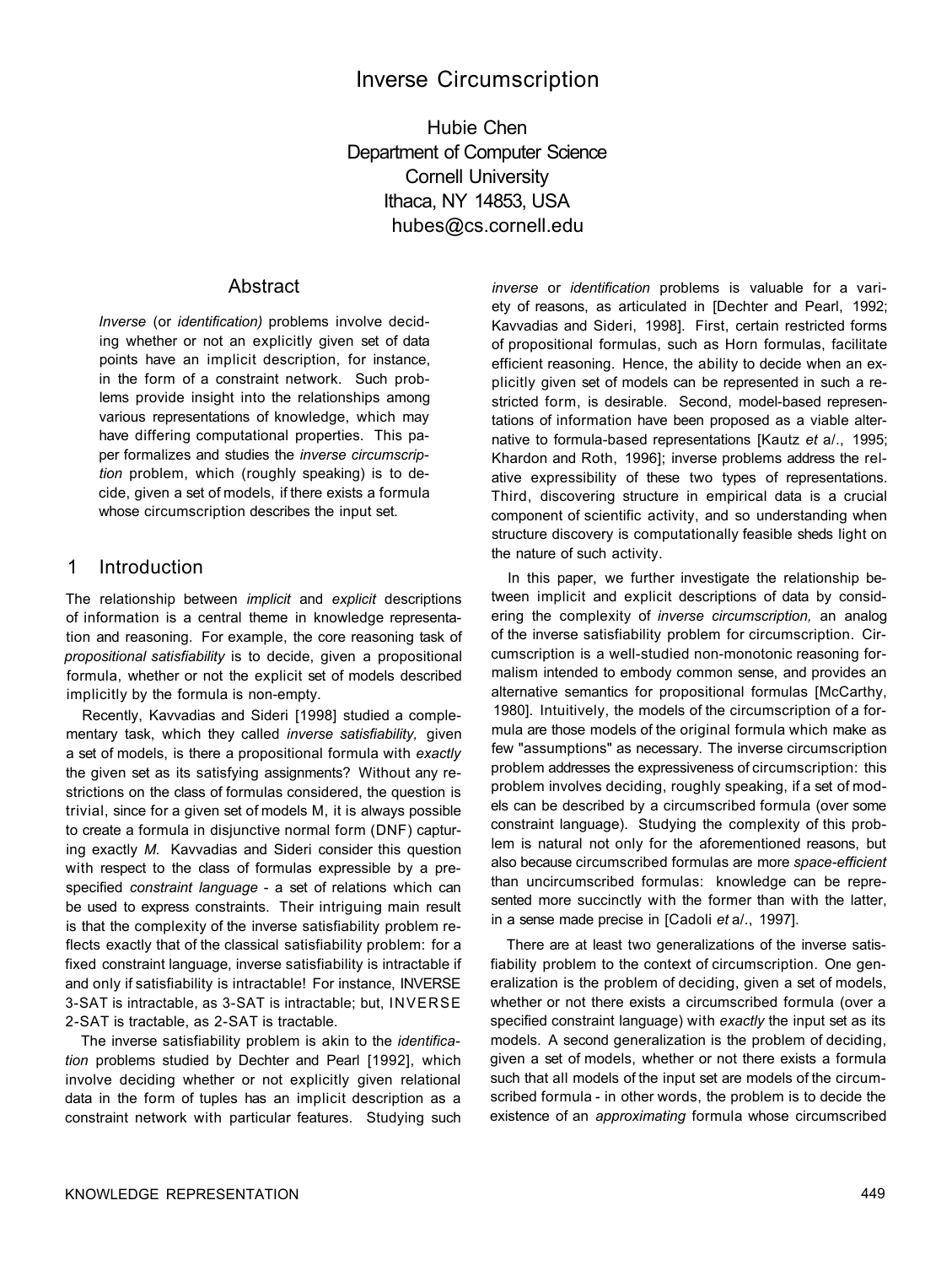models covers the input set of models. We note that the tightness of the approximating formula is not what is at stake. In our formulation of this problem, it is possible to efficiently compute a candidate formula  $\psi$  such that if there is any formula  $\phi$  covering the input set of models, then  $\psi$  also covers the input set *and*  $\psi$  has fewer models than  $\phi$  (that is, the model set of  $\psi$  is a subset of the model set of  $\phi$ ).

As we will show, the complexity of the first generalization, for almost all constraint languages, can be characterized fairly easily using previous results. Consequently, the focus of this paper is on the complexity of the second generalization, which we call the inverse circumscription problem. Our main result is a *dichotomy theorem* in the complexity of inverse circumscription, which states that for *all* constraint languages, inverse circumscription is either in P, or is co-NPcomplete.

Complexity dichotomy theorems arc important because they demonstrate a full understanding of the complexity of a problem, with respect to a particular form of problem restriction (in our case, a restriction on the constraint language). The first dichotomy theorem was obtained by Schaefer, who showed that the propositional satisfiability problem over a fixed constraint language is either in P, or is NP-complcte. The non-trivial tractable cases of satisfiability given by this result are 2-SAT, HORN SAT, and XOR-SAT (where each constraint is a linear equation in the field with two elements). Since Schaefcr's result, many other dichotomy theorems have been established [Creignou *et al,* 2001 J.

Kirousis and Kolaitis [2001a] very recently established a dichotomy theorem in the complexity of model checking for circumscription. The model checking problem is to decide, given an assignment and a formula, whether or not the assignment is a model of the circumscribed formula. Their theorem states that, for any constraint language, the model checking problem is either in P or is co-NP-complete. Interestingly, we show that (for any constraint language) the complexity of inverse circumscription is *exactly* the complexity of this model checking problem, giving a correspondence analogous to that between the complexity of inverse satisfiability and the complexity of satisfiability. In fact, to establish hardness of inverse circumscription, we will reduce from the model checking problem.

## 2 Preliminaries

In this section, we present the definitions and notation that will be used throughout the paper. We first introduce the notation of a constraint; constraints will be the building blocks of the propositional formulas we consider.

Definition 2.1/4 subset of  $\{0,1\}^k$  (for some  $k \ge 1$ ) is called *a* logical relation, *and is said to have arity k.* 

*A* constraint *over variable set V is a logical relation R paired with a list of v a bles*  $x_1, \ldots, x_k \in V$  *e k is the arity of R, and is written*  $R(x_1, \ldots, x_k)$ .

*A* constraint with constants *over variable set V is a logical relation R and a list of variables or constants y\*,..., *y^* €  $V \cup \{0,1\}$  where k is the arity of R, and is written  $R(y_1,\ldots,y_k)$ .

We next introduce the notion of a 5-formula, which is a propositional formula built using the relations of a constraint language *S* as "templates."

Definition 2.2 *A* constraint language *S is a finite set of logical relations (which may contain relations of different arities).*' *The* maximum arity *of S is the maximum over the arities of the relations in S.* 

*An* 5-formula *over variable set V is a set of constraints (over V) where the logical relation of each constraint is in* 5.

*An* 5-formula with constants *over variable set V is a set of constraints with constants (over V) where the logical relation of each constraint is in S.* 

We move on to describe the set of models associated with a formula. Intuitively, a model of a formula is an assignment to the variable set which obeys all constraints.

Definition 2.3 Let φ be an S-formula (possibly with con*stants) over variable set V.* 

*An assignment to*  $\phi$  *is a function*  $f: V \rightarrow \{0, 1\}$ *. When W is a subset of V, f \w denotes the restriction off to W; and,*   $f: V \cup \{0,1\} \rightarrow \{0,1\}$  denotes the extension of f where  $\overline{f}(0) = 0$ ,  $\overline{f}(1) = 1$ , and  $\overline{f}(v) = f(v)$ , for all  $v \in V$ .

*The assignment f satisfies a constraint*  $R(x_1, \ldots, x_n)$  of  $\phi$ *if the tuple*  $(\overline{f}(x_1), \ldots, \overline{f}(x_k))$  *is in R.* 

The assignment f satisfies  $\phi$  //" it satisfies all constraints *in*  $\phi$ *; in this case, it is said to be a satisfying assignment or* model of\* $\phi$ .

*Define Models* $(\phi)$  to be the set containing all models of  $\phi$ .

For a fixed 5, the problem of deciding whether or not an input 5-formula has a satisfying assignment is in NP, since in non-deterministic polynomial time, a satisfying assignment can be guessed and verified. The following example demonstrates that there is an *S* for which this satisfiability problem is equivalent to that for 3-SAT, and hence NP-complete.

**Example 2.4** Let  $S^3 = \{R_0, R_1, R_2, R_3\}$ , where  $R_0 =$  $\{0,1\}^3 \setminus \{(0,0,0)\}, R_1 = \{0,1\}^3 \setminus \{(1,0,0)\}, R_2 = \{0,1\}^3 \setminus \{(1,1,0)\},$  and  $R_3 = \{0,1\}^3 \setminus \{(1,1,1)\}.$  Every *3-SATformula can be efficiently converted into a S<sup>3</sup> -formula with exactly the same set of satisfying assignments, and viceversa. For example, the 3-SAT formula* 

$$
(x \vee y \vee \neg z) \wedge (\neg w \vee y \vee \neg z) \wedge (z \vee \neg y \vee \neg w)
$$

*is equivalent to the* 

$$
\{R_1(z,x,y), R_2(w,z,y), R_2(y,w,z)\}.
$$

We generalize the definition of S<sup>3</sup> in Example 2.4 as follows.

Definition 2.5 Let  $S^k$  (for  $k \geq 1$ ) be the set of relations  ${R_i^k : i \in \{0, ..., k\}}$  where  $R_i^k = {0,1}^k \setminus \{t_i^k\}$ , and  $t_i^k \in \{0,1\}^k$  is the tuple with 1 in the first i coordinates, and 0 *in the remaining k* - *i coordinates.* 

Throughout this paper, we assume that all logical relations and constraint languages are non-empty.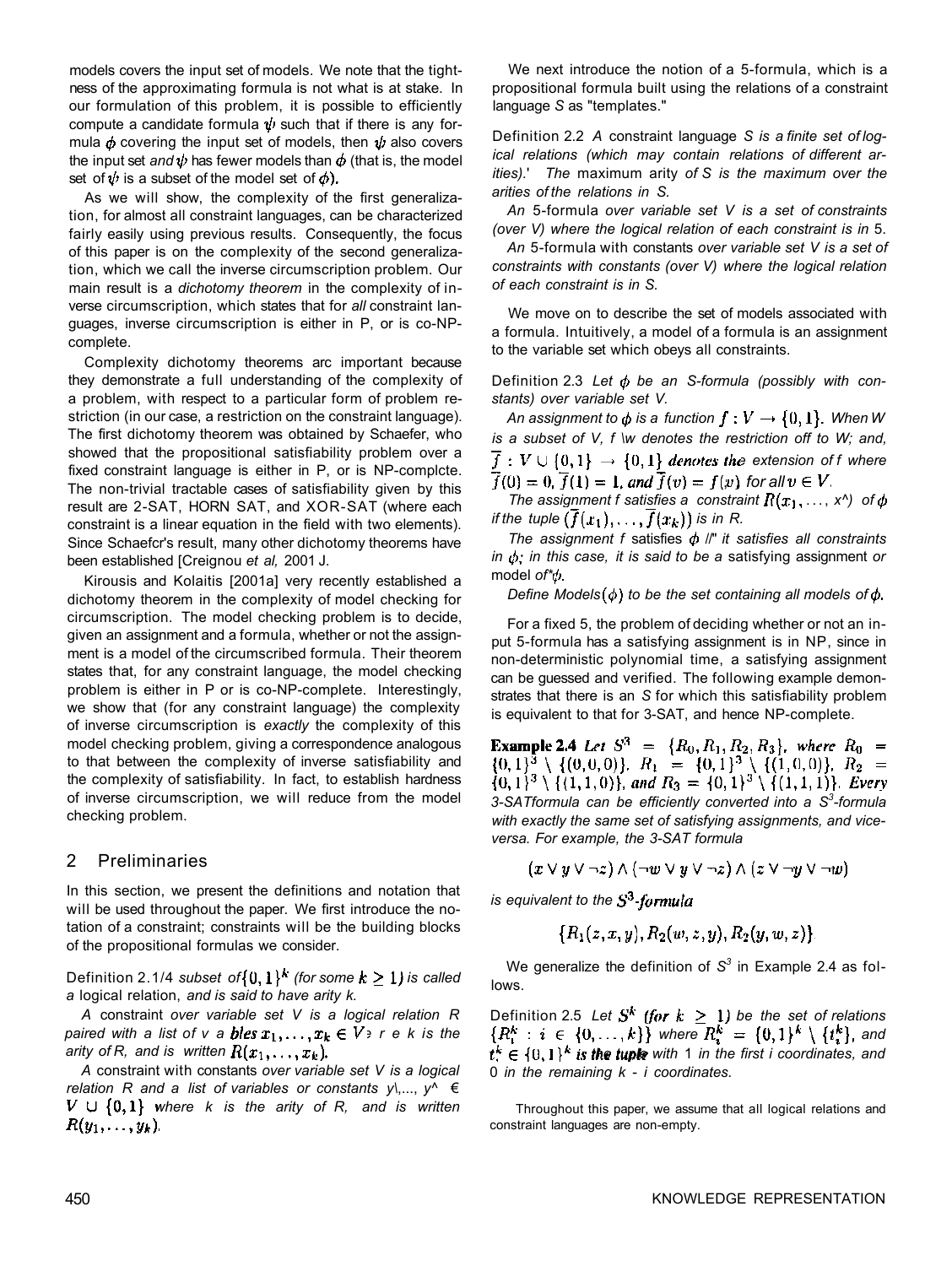Having defined the notion of a model of a formula, we now define what it means for a model to be minimal. The circumscription of a formula is considered to have, as its models, the minimal models of the original formula [McCarthy, 19801. We consider minimality with respect to a subset *P* of the variable set: a model is minimal if there is no model "below" it in a comparison based on the variables in *P.* 

Definition 2.6 Let  $\phi$  be an S-formula (possibly with con*stants) over variable set V, and let P be a subset of V. Let < denote the standard total ordering on*  $\{0, 1\}$  where  $\{-1, 1\}$ 

*Suppose that*  $\alpha: V \to \{0,1\}$  and  $\beta: V \to \{0,1\}$  and  $\alpha$  *e both assignments over the same variable set V. We write a —p B if for all*  $v \in P$ ,  $\alpha(v) = \beta(v)$ . We write  $\alpha \leq_P \beta$  if for all  $v \in P$ ,  $\alpha(v) \leq \beta(v)$ . We write  $\alpha \leq_P \beta$  if  $\alpha \leq_P \beta$  d it is *not the ease thatt*  $\alpha =_P \beta$ . We write  $\alpha \perp_P \beta$  if meither  $\alpha \leq_P \beta$ *nor*  $\beta \leq_P \alpha$  holds. When the set P is equal to V (the entire *domain* of (x *und*  $\beta$ *)*, we sometimes omit it when writing the *above relations.* 

*We say that*  $\beta$  *is a minimal satisfying assignment (or min*imal model) of  $\phi$  with respect to P if  $\beta$  is a model of  $\phi$ , and, *for all mode*  $\alpha$  *of*  $\phi$ *,*  $\alpha \leq_P \beta$  *i* ies $\alpha =_P \beta$ .

*Define Mimdodels* $(\phi, P)$  to be the set containing all mini*mal models of*  $\phi$  *with respect to P.* 

We now introduce some terminology that can be used to describe constraint languages; this terminology will prove to be quite wieldy in describing many of the complexity dichotomy theorems presented in the next section. As usual, we define a CNF-SAT formula over variable set *V* to be a conjunction of clauses, where each clause is the disjunction of literals from *V.* (A *literal* from variable set *V* is either a variable  $u \in V$  itself, or the negation of a variable  $\neg v$ . Literals of the former type are called *positive,* whereas those of the latter type are called *negative.)* An assignment / : *V* —> {0,1 } satisfies a CNF-SAT formula  $\phi$  if every clause of  $\phi$  contains a literal evaluating to true under /.

Definition 2.7 *A Injunctive formula is a CNF-SAT formula where each clause contains exactly two literals.* 

*A (dual) Horn formula is a CNF-SAT formula where each clause contains at most one positive (negative) literal.* 

*An affine formula is a conjunction of equations of the form where the*  $x_i$  *are variables and*  $C \in \{0,1\}$ *is a constant. (The symbol* < *denotes the logical "exclusive or/')* 

Definition 2.8 *Let R, be a logical relation of arity n, and S be a constraint language.* 

*The relation R is* 0-valid *if it contains the all-zeroes tuple*  (0,... , 0) *of arity n, and is* 1-valid *if it contains the all-ones tuple* (1,... , 1) *ofarity n.* 

*The relation R is bijunctive (Horn, dual Horn, affine) if there exists a bijunctive (respectively Horn, dual Horn, affine) formula o v*  $\{v_1, \ldots, v_n\}$  *h* the same set of satisfying as*signments as the*  $\{R\}$ -*formula*  $\{R(v_1, \ldots, v_n)\}.$ 

*The constraint language S is 0-valid (l-valid, bijunctive, Horn, dual Horn, affine) if every relation contained in S is 0-valid (respectively l-valid, bijunctive, Horn, dual Horn, affine).* 

*The constraint language S is* Schaefer *if at least one of the following four conditions hold: S is bijunctive, S is Horn, S*  *is dual Horn, S is affine. The constraint language S is* non-Schaefer *if it is not Schaefer.* 

#### 3 Related Work

This section reviews relevant work done previously; throughout, *S* is used to denote a constraint language. We first mention the seminal work of Schaefer, who proved a complexity dichotomy theorem on the satisfiability problem for *S*formulas.

Definition 3.1 *The* SAT *( S) decision problem.* 

*Input: An S-formula* 

*Question: Is satisjiable?* 

*The SATQ(S) decision problem is identical, except the input S-formula can have constants.* 

In other words, the  $SAT(S)$  problem is to decide, for a given S-formula  $\phi$ , if the set Models  $(\phi)$  is non-empty. Remarkably, Schaefer proved that for *any* constraint language S, SAT(S) is either in P or is NP-complete; in addition, he gave a precise description of which constraint languages yield a tractable satisfiability problem, and which do not.

Theorem 3.2 *[Schaefer, 1978] Let S be a constraint language.* 

*If S is 0-valid, I-valid, or Schaefer, then* SAT(S) *is in P*; *otherwise,* SAT(5 ) *is NP-complete.* 

*If* S is Schaefer, then  $\text{SAT}_{\mathbb{C}}(S)$  is in P; otherwise, SAT<sub>C</sub> (S) *is NP-complete.* 

Kavvadias and Sideri [1998] studied the "inverse satisfiability problem" (denoted here by  $INVERSE SATC(S)$ ). In the "standard" satisfiability problem the goal is to decide, given a formula, whether or not there exists a satisfying assignment. In the "inverse" problem, the given input is a *set of assignments,* and the goal is to determine whether or not there exists a formula with exactly the given assignments as its set of satisfying assignments.

Definition 3.3 *The* INVERSE SATc(S) *decision problem.* 

*Input: Set A of assignments over the same variable set V. Question: Is there an* S'formula  $\phi$  with constants such that  $A = Models(\phi)?$ 

A dichotomy theorem was established by Kavvadias and Sideri, which shows that the inverse satisfiability problem is always in P, or is CO-NP-complete. Intriguingly, the complexity of the inverse problem reflects *exactly* the complexity of the satisfiability problem:  $\text{SAT}_{\text{C}}(S)$  is intractable if and only if INVERSE SATC(S) is intractable!

Theorem 3.4 *[Kavvadias and Sideri, 1998] Let S be a constraint language.* 

*If S is Schaefer, then* INVERSE SATc(S) *is in P; otherwise,*  $INVE\,SAT_C(S)$  *is* co-NP-complete.

We now formalize the model checking problem for circumscription, which was called "minimal satisfiability" in [Kirousis and Kolaitis, 2001a].

Definition 3.5 The MIN SAT(S) decision problem.

*Input: An* S-formula  $\phi$  over variable set V, an assignment  $\alpha: V \to \{0,1\}$  satisfying  $\phi$ , and a subset P of V.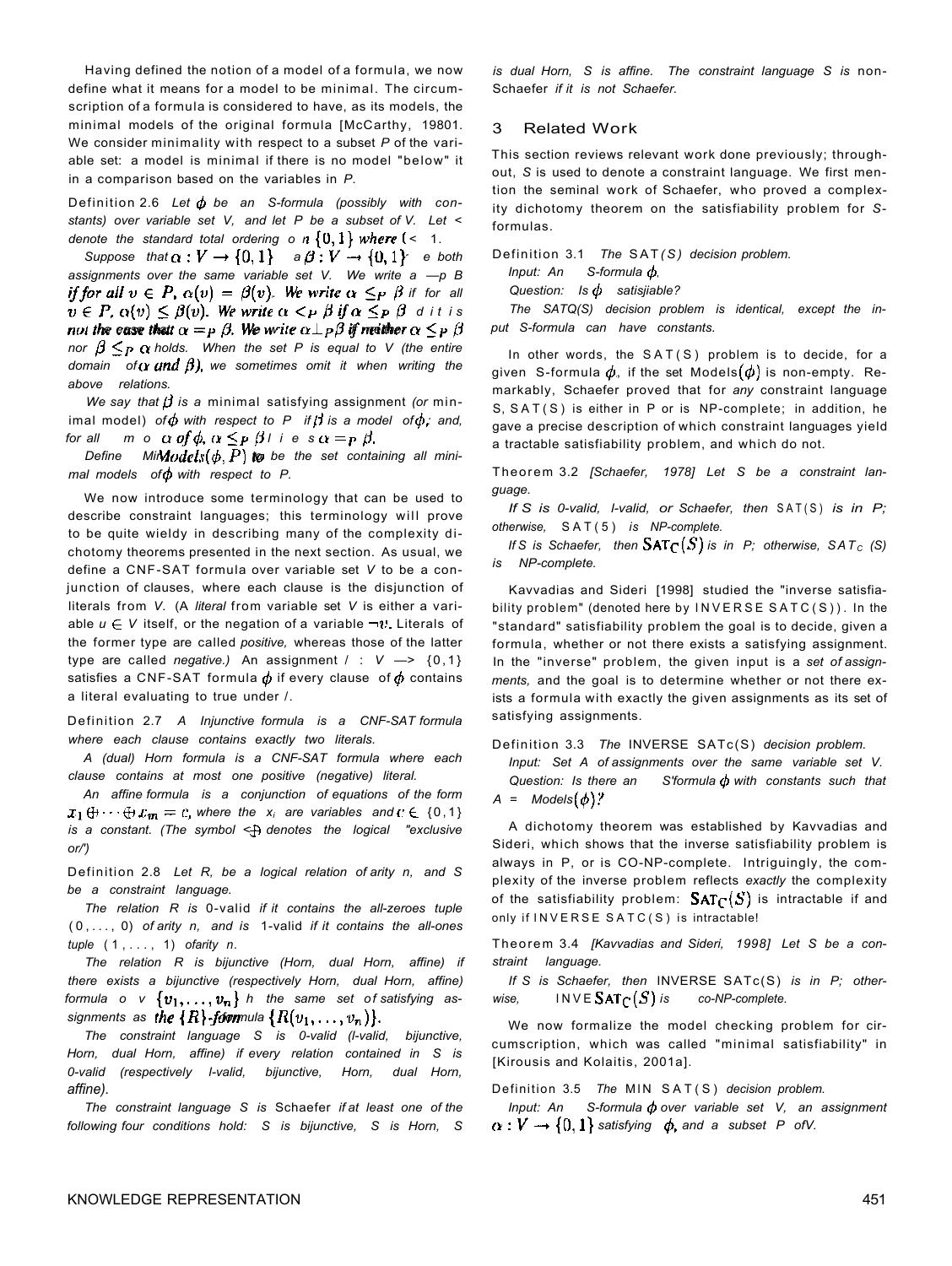*Question: Is the assignment a minimal model of with respect to P?* 

*The* MlN SATc(S) *decision problem is identical, except the input S-formula can have constants.* 

The MlN SAT(S) problem is in CO-NP, as deciding whether or not a is a minimal model of a formula amounts to verifying - for all assignments  $\beta$  - that if  $\beta$  is a model, then  $\beta$  is not strictly below  $\alpha$  in the ordering  $\leq_P$ . Cadoli [1992] showed that this problem is CO-NP-complete in general, and also identified some tractable cases. More recently, the following full dichotomy theorem was proved concerning the complexity of MIN SAT(5).

Theorem 3.6 *[Kirousis and Kolaitis, 2001a, Theorem 4.2]<sup>2</sup> Let* 5 *be a constraint language.* 

*If S is Schaefer, then* MIN SAT<sub>C</sub>(5) *is in P; otherwise,* MlN SATc(5) *is CO-NP-complete.* 

*If S is 0-valid or Schaefer, then* MlN SAT(S) *is in P; otherwise,* MlN SAT(S) *is CO-NP-complete.* 

#### 4 The Inverse Circumscription Problem

The inverse satisfiability problem (defined formally in the previous section) is to decide, given a set of assignments, whether or not there is a formula with precisely the given input set as its models. The *inverse circumscription problem,*  denoted by INVERSE MIN  $S AT(5)$ , is similar in that the input is also a set of assignments and the task is to decide whether or not there is a formula describing the input set. However, in the inverse circumscription problem, the question is whether there exists a formula such that all of the given assignments are *minimal* models of *.* 

Definition 4.1 *The* INVERSE MlN SAT(S) *decision problem.* 

*Input: Set A of assignments over the same variable set V, and a subset P of V.* 

*Question: Is there an S-formula (f) such that A*   $MinModels (\phi, P)?$ 

*The* INVERSE MlN *SATC{S) decision problem is identical, except the question is to decide if there is an S-formula*  with constants *satisfying the stated condition.* 

As mentioned in the introduction, there is a natural variant of the INVERSE MIN SATC $(5)$  problem which has an identical description, except the  $\subseteq$  symbol is replaced with an = symbol in the "question." Let us denote this variant by INVERSE EXACT MIN SAT<sub>c</sub>(5). We have the following results concerning this question.

Theorem 4.2 *Let S be a constraint language. If S is bijunctive or Horn, then*  INVERSE EXACT MIN  $SAT<sub>C</sub>(5)$  *is in P.* 

<sup>2</sup>Wc note that the notation of [Kirousis and Kolaitis, 2001a] is different from ours. In particular, their decision problem M I N SAT(S) involves checking, given an assignment and formula, if the assignment is minimal with respect to *all* variables. It is easily verified that our definition of MlN S ATc (5) is equivalent to their (P; *Q; Z)* - MlN S AT(5), and that our definition of MlN S AT(5) is equivalent to their  $(P; \emptyset; Z)$  - MIN SAT(5). The theorem is stated here with respect to our notation.

*IfS is non-Schaefer, then* INVERSE EXACT MIN  $SAT<sub>C</sub>(5)$ *is CO-NP-complete.* 

For non-Schaefer constraint languages 5, hardness of INVERSE **MIN SAT<sub>C</sub>(S)** can be shown by first establishing the hardness of INVERSE EXACT MIN SAT $_{\rm C}(5^3)$ by reduction from INVERSE  $SAT_C(S^3)$ , and then reducing from INVERSE EXACT MIN SAT<sub>C</sub>(5<sup>3</sup>) ) to INVERSE EXACT  $SAT_C(S)$ , using a technique in [Kavvadias and Sideri, 1998]. For Schaefer constraint languages 5, the existence of an output polynomial time algorithm for computing minimal models of a 5-formula implies the tractability of INVERSE EXACT MIN SATC $(5)$ ; see iKavvadias *et al. ,* 2000] for such algorithms in the case of constraint languages *S* that are bijunctive or Horn.

For the remainder of this paper, we focus on the INVERSE MI N SAT(S) decision problem. Given an input set *A* of this problem, it is possible to efficiently compute a "candidate formula" having the property that if there is *any* formula containing *A* in its set of minimal models, then the candidate formula is such a formula. That is, the candidate formula serves to witness that "yes" is the answer to the decision question of Definition 4.1 - so long as some formula does.

Definition 4.3 *Suppose that S is a constraint language and that A is a set of assignments over the same variable set V. Define the* candidate 5-formula for *A to be the set containing all constraints (over V and with relation in S) that are satisfied by every assignment in A. Similarly, define the* candidate 5-formula for *A* with constants *to be the set containing all constraints with constants (over V and with relation in S) that are satisfied by every assignment in A.* 

Lemma 4.4 *Suppose that* 5 *is a constraint language and that A is a set of assignments over a variable set V. Let P* be a subset of V, and let  $\psi_C$  be the candidate S-formula *(with constants) for A. There exists an S-formula (with constants*)  $\phi$  *such that*  $A \subseteq$  *Mini* $\phi$ *, P*)*s(if and only if*  $A \subseteq$  *MinModels* $(\psi_C, P)$ .

For a fixed constraint language 5, the candidate 5 formula for a set of assignments *A* can be computed in polynomial time (measured with respect to the size of the representation of *A).* By the key property of the candidate formula (Lemma 4.4), it follows that INVERSE MIN SAT(S) is in CO-NP: an assignment  $\beta$  which is not included in *A,* satisfies the 5-candidate formula of *A,* and is strictly below an assignment in A (with respect to  $\leq p$ ), serves as a succinct and efficiently checkable proof that A is a "no" instance of INVERSE MIN SAT(5). (By similar reasoning, INVERSE  $SAT_C(S)$  and INVERSE EXACT MIN SATC(S) can be shown to be in CO-NP, as discussed in IKavvadias and Sideri, 1998].)

Whenever the model checking problem MIN SAT(5) is in  $P$ , the inverse problem INVERSE MIN SAT $(5)$  will be in P. This is because deciding whether or not an input set *A*  to the INVERSE MIN SAT $(5)$  problem is a "yes" instance amounts to verifying that every assignment in *A* is a minimal model of the candidate formula for *A\* clearly, this can be done in polynomial time when  $MIN$   $SAT(5)$  is in P. To prove a full dichotomy theorem on the complexity of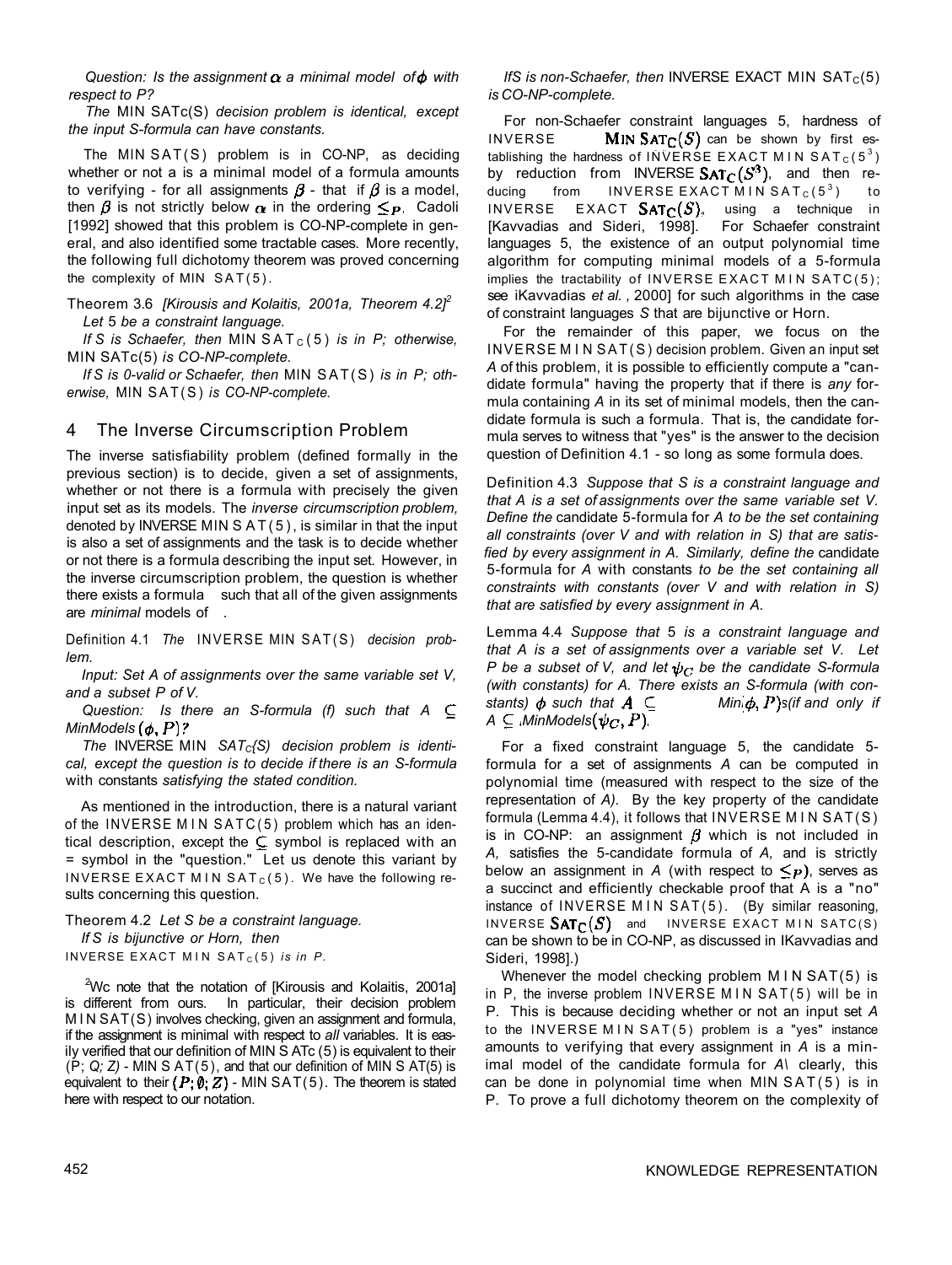INVERSE MIN SAT(S), it remains to describe the complexity of INVERSE MI N SAT(S') for the constraint languages *S*  such that  $MIN SAT(S)$  is not in P.

## 5 Dichotomy Theorem

In this section, we describe completely the complexity protile of the "inverse circumscription problem." In particular, we show that for those constraint languages *S* such that  $MIN SAT(S)$  is co-NP-hard, INVERSE MIN SAT(S) is also CO-NP-hard (and similarly for MIN SATc(S) and INVERSE MIN  $SAT<sub>C</sub>(S)$ ).

Our first step is to prove hardness of the INVERSE MIN SAT(5) problem for 9-SAT formulas, where the circumscription is performed with respect to all of the variables. This initial hardness result is then used to establish the hardness of INVERSE MIN SAT(S) for other constraint languages *S.* 

Theorem 5.1 *The problem* INVERSE MlN SAT(5 <sup>9</sup> ) *is CO-NP-hard, even with the restriction that the subset P must be equal to the entire variable set.* 

The proof of this theorem is sketched in Appendix A; the hardness result claimed by the theorem is achieved by reduction from the MlN SAT(S) problem. The hardness of INVERSE MINSAT(S<sup>9</sup>) can then be leveraged to establish the hardness of INVERSE MIN  $SAT_C(E)$ , for the remaining constraint languages *S.* 

Theorem 5.2 *Let S be a constraint language. If S is non-Schaefer, then* INVERSE MlN *SATC(S) is CO-NP-hard.* 

Then, constants can be "removed" in such a way that allows the hardness of INVERSE MIN  $SAT(S)$  to be established, based on the hardness of INVERSE MIN SATC $(S)$ .

Theorem 5.3 *Let S be a constraint language. If S is neither 0-valid nor Schaefer, then* INVERSE MlN SAT(S) *is CO-NPhard.* 

Collecting together the theorems of this section as well as the discussion at the end of Section 4, we have the following dichotomy theorem.

Theorem 5.4 *Let S be a constraint language.* 

*IfS is Schaefer, then* INVERSE MlN SATc(S) *is in P; otherwise,* INVERSE MI N SATC(S) *is co-NP-complete.* 

*If S is 0-valid or Schaefer, then* INVERSE MlN SAT(S) *is in P; otherwise,* INVERSE MlN SAT(S) *is CO-NP-complete.* 

# 6 Conclusions and Future Work

In this paper, we formalized and studied *inverse circumscription.* We established a full dichotomy theorem in the complexity of this problem (Theorem 5.4). A fascinating phenomenon is that the complexity of inverse circumscription reflects *exactly* the complexity of model checking for circumscription (Theorem 3.6). This correspondence in complexity parallels the intimate relationship between the complexity of inverse satisfiability (Theorem 3.4) and that of satisfiability (Theorem 3.2). The resemblance between the results on circumscription and those on propositional logic seems quite

strong, as the hardness of inverse circumscription is established by reduction from model checking for circumscription -just as the hardness of inverse satisfiability is established by reduction from satisfiability [Kavvadias and Sideri, 19981.

It would be of great interest to investigate further the relationship between "inverse" problems (mapping an explicit description to an implicit description) and more classical "forward" problems (mapping an implicit description to an explicit description). A concrete goal for future work is to study inverse problems for other non-monotonic reasoning formalisms.

Acknowledgements. The author wishes to thank Bart Selman for useful discussions and suggestions, and Joe Halpern for his advice on the preparation of the final version of this paper.

#### A Proof Sketch of Theorem 5.1

Definition A.1 Let A be a set of assignments over the vari*able set V. For*  $k \geq 1$ *, we say that an assignment b : V*  $\rightarrow$ {(), 1} *is k-compatible with A if for every size k subset W of V, there exists an assignment a*  $\in$  *A such that*  $a_{iW} = b_{iW}$ .

Lemma A.2 *Let S be a constraint language with maximum arity k, and let A be a set of assignments over the variable set V. Suppose that*  $\psi_C$  *is the candidate S-formula for A (with*  $k \geq 1$ , If b is r-compatible with A for all  $r = 1, \ldots,$  fc, then *b* satisfies  $\psi_C$ . Moreover, the converse holds if  $S = S^k$ 

Definition A.3 Let S be a constraint language. For  $r \geq 1$ , *an* r-pattern of an S-formula  $\phi$  or V is a pair (W, T) such *that*  $|W| = r$ ,  $W \subseteq V$ ,  $T : W \longrightarrow \{0,1\}$  *is an assignment to the variables of W, and for all clauses*  $R(x_1, \ldots, x_k) \in$ *if*  $T$  *is defined on the variables*  $R(x_1, \ldots, x_k)$  (that is,  $\{x_1, \ldots, x_k\} \subseteq W$ , then T satisfies  $R(x_1, \ldots, x_k)$ .

In other words, an r-pattern for a formula  $\phi$  is a subset W of the variable set of  $\phi$  of size r along with an assignment to *W* which does not falsify any clause of  $\phi$ .

Before giving the proof, we introduce the following notation. A vector *x* of length *k* is an ordered list of variables  $(x_1, \ldots, x_k)$ . If  $\theta$  is a bit vector  $(b_1, \ldots, b_k) \in \{0, 1\}^k$  and f is a vector of length fc, we let  $\theta$ **(** $\vec{x}$ **)** denote the function mapping  $x_t$  to  $b_i$  for all  $i = 1, \ldots$ , fc. If  $\mu : V_1 \rightarrow \{0, 1\}$  and  $v: V_2 \rightarrow \{0,1\}$  are assignments with disjoint domains (that is,  $V_1 \cap V_2 = \emptyset$ ), by  $\mu \cup \nu$  we denote the function with domain  $V_1 \cup V_2$  equal to  $\mu$  on  $V_1$ , and equal to *v* on  $V_2$ . When z is a vector of variables and / is an assignment defined on the variables of  $\vec{z}$ , we let  $f_{\vec{k}}$  denote the restriction of / to the variables of  $\vec{z}$ . For a positive integer fc, we let  $[k]$  denote the set {1,. . .,fc}.

Proof. By [Kirousis and Kolaitis, 2001a, Theorem 3.8], the version of MIN  $SAT(S^3)$  where the variable set P is promised to be the entire variable set is CO-NP-complete. To prove hardness of IN SEMIN SAT( $S^9$ ), e give a reduction from this version of **MIN SAT** $(S^3)$ **, In** particular, given a  $S^3$ formula  $\phi$  and an assignment a satisfying  $\phi$ <sub>n</sub>, we create a set of assignments *A* over a variable set *X* such that there is an *S*<sup>9</sup> formula  $\psi$  with  $A \subseteq$  MinModels  $(\psi, X)$  if and only if a is